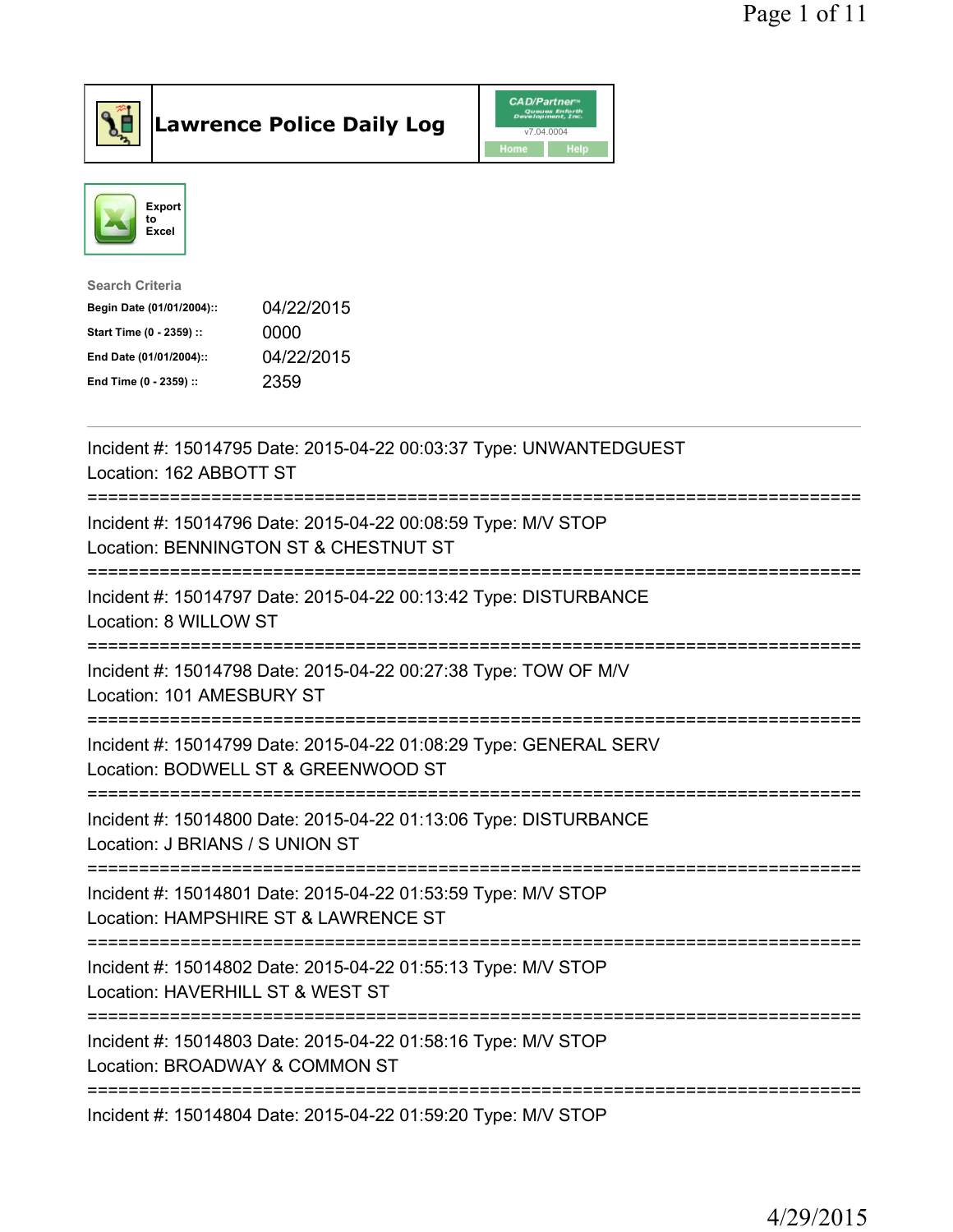| Location: MANCHESTER ST & WEST ST                                                                                                 |
|-----------------------------------------------------------------------------------------------------------------------------------|
| Incident #: 15014805 Date: 2015-04-22 02:00:39 Type: M/V STOP<br><b>Location: CENTRAL BRIDGE</b>                                  |
| Incident #: 15014806 Date: 2015-04-22 02:13:34 Type: M/V STOP<br>Location: DRACUT ST & S BROADWAY<br>;========================    |
| Incident #: 15014807 Date: 2015-04-22 02:21:46 Type: CK WELL BEING<br>Location: AVON ST & JACKSON ST                              |
| Incident #: 15014808 Date: 2015-04-22 02:47:49 Type: M/V STOP<br>Location: AVON ST & JACKSON ST                                   |
| .===============================<br>Incident #: 15014809 Date: 2015-04-22 04:00:42 Type: TOW/REPOSSED<br>Location: 11 BROADWAY AV |
| Incident #: 15014810 Date: 2015-04-22 04:46:03 Type: AMBULANCE ASSSI<br>Location: 32 LAWRENCE ST FL 3                             |
| =============================<br>Incident #: 15014811 Date: 2015-04-22 06:28:00 Type: A&B PAST<br>Location: 67 JAMAICA ST FL 1    |
| Incident #: 15014812 Date: 2015-04-22 06:47:13 Type: M/V STOP<br>Location: ESSEX ST & JACKSON ST                                  |
| Incident #: 15014813 Date: 2015-04-22 06:52:03 Type: M/V STOP<br>Location: CANAL ST & MARSTON ST                                  |
| Incident #: 15014814 Date: 2015-04-22 07:20:40 Type: PARK & WALK<br>Location: 205 BROADWAY                                        |
| Incident #: 15014815 Date: 2015-04-22 07:22:50 Type: ANIMAL COMPL<br>Location: 34 KENDALL ST                                      |
| Incident #: 15014816 Date: 2015-04-22 07:37:24 Type: GENERAL SERV<br>Location: 312 WATER ST #20                                   |
| Incident #: 15014817 Date: 2015-04-22 07:38:59 Type: ALARMS<br>Location: COREZ RESIDENCE / 1055 ESSEX ST                          |
| Incident #: 15014818 Date: 2015-04-22 07:45:22 Type: SUS PERS/MV<br>Location: BEACON AV & BEACON ST                               |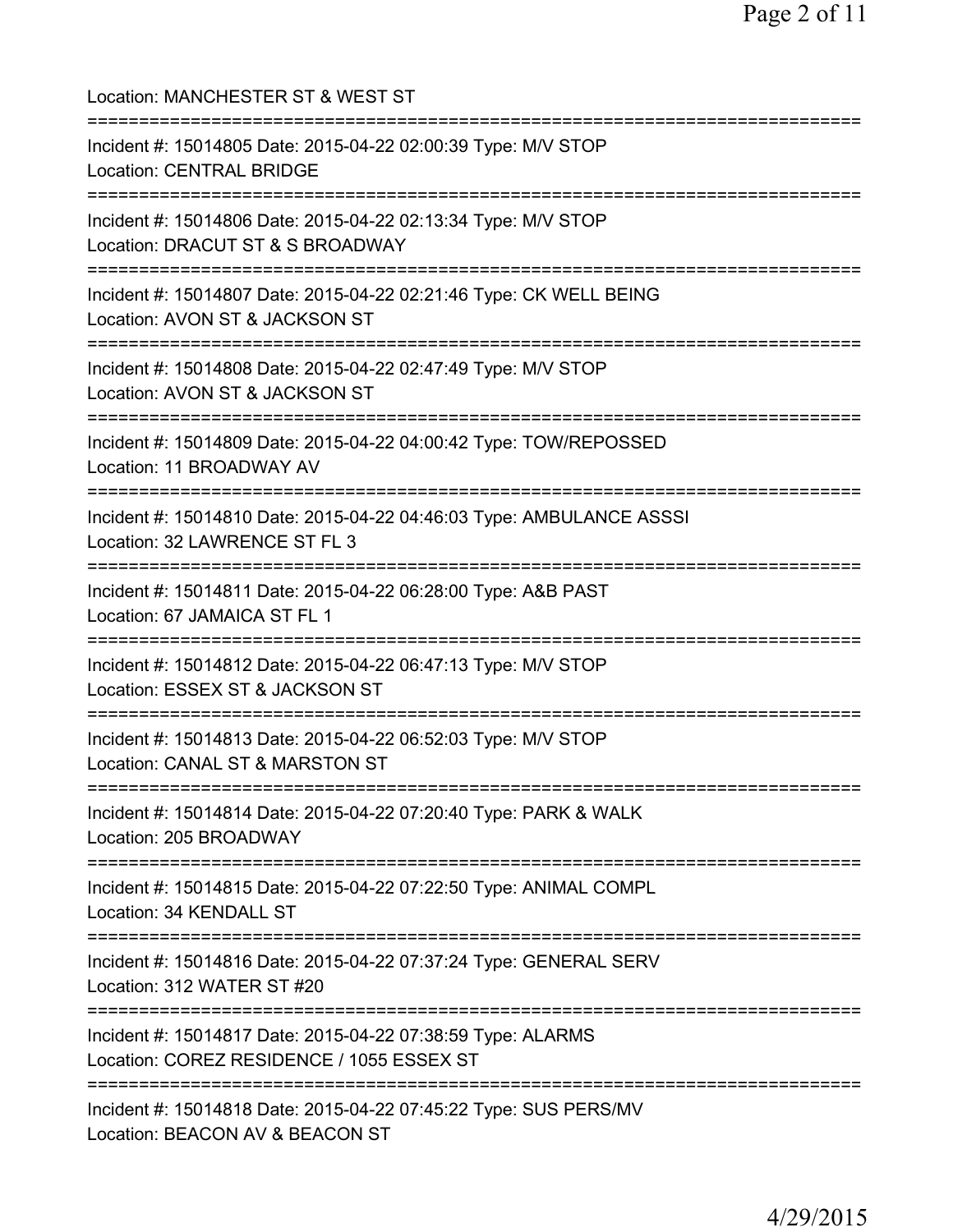| Incident #: 15014819 Date: 2015-04-22 07:48:09 Type: STOL/MV/PAS<br>Location: 67 SULLIVAN AV                                     |
|----------------------------------------------------------------------------------------------------------------------------------|
| Incident #: 15014820 Date: 2015-04-22 07:55:29 Type: A&B PAST<br>Location: PORTUGUESE A SALAZAR CLUB / 2 SARATOGA ST             |
| Incident #: 15014821 Date: 2015-04-22 07:56:12 Type: A&B PAST<br>Location: PORTUGUESE A SALAZAR CLUB / 2 SARATOGA ST             |
| Incident #: 15014822 Date: 2015-04-22 08:14:28 Type: M/V STOP<br>Location: ANDOVER ST & CLIFTON ST<br>.========================= |
| Incident #: 15014823 Date: 2015-04-22 08:22:44 Type: M/V STOP<br>Location: 413 RIVERSIDE DR                                      |
| Incident #: 15014824 Date: 2015-04-22 08:23:44 Type: M/V STOP<br><b>Location: WINTHROP AV</b>                                    |
| Incident #: 15014825 Date: 2015-04-22 08:27:41 Type: SUICIDE ATTEMPT<br>Location: 59 TREMONT ST FL 3                             |
| Incident #: 15014826 Date: 2015-04-22 08:32:41 Type: M/V STOP<br>Location: MARBLE AV & WATER ST                                  |
| Incident #: 15014827 Date: 2015-04-22 08:40:55 Type: UNATENEDCHILD<br>Location: FERNANDO GROCERY STORE / 354 BROADWAY            |
| Incident #: 15014828 Date: 2015-04-22 08:49:02 Type: LOST PROPERTY<br>Location: 362 HOWARD ST                                    |
| =======================<br>Incident #: 15014829 Date: 2015-04-22 08:53:53 Type: TOW OF M/V<br>Location: 270 CANAL ST             |
| Incident #: 15014830 Date: 2015-04-22 09:05:05 Type: THREATS<br>Location: 207 CARLETON ST                                        |
| Incident #: 15014831 Date: 2015-04-22 09:12:40 Type: B&E/MV/PAST<br>Location: 163 WOODLAND ST                                    |
| Incident #: 15014832 Date: 2015-04-22 09:28:01 Type: 911 HANG UP<br>Location: 47 MECHANIC ST FL 1                                |
|                                                                                                                                  |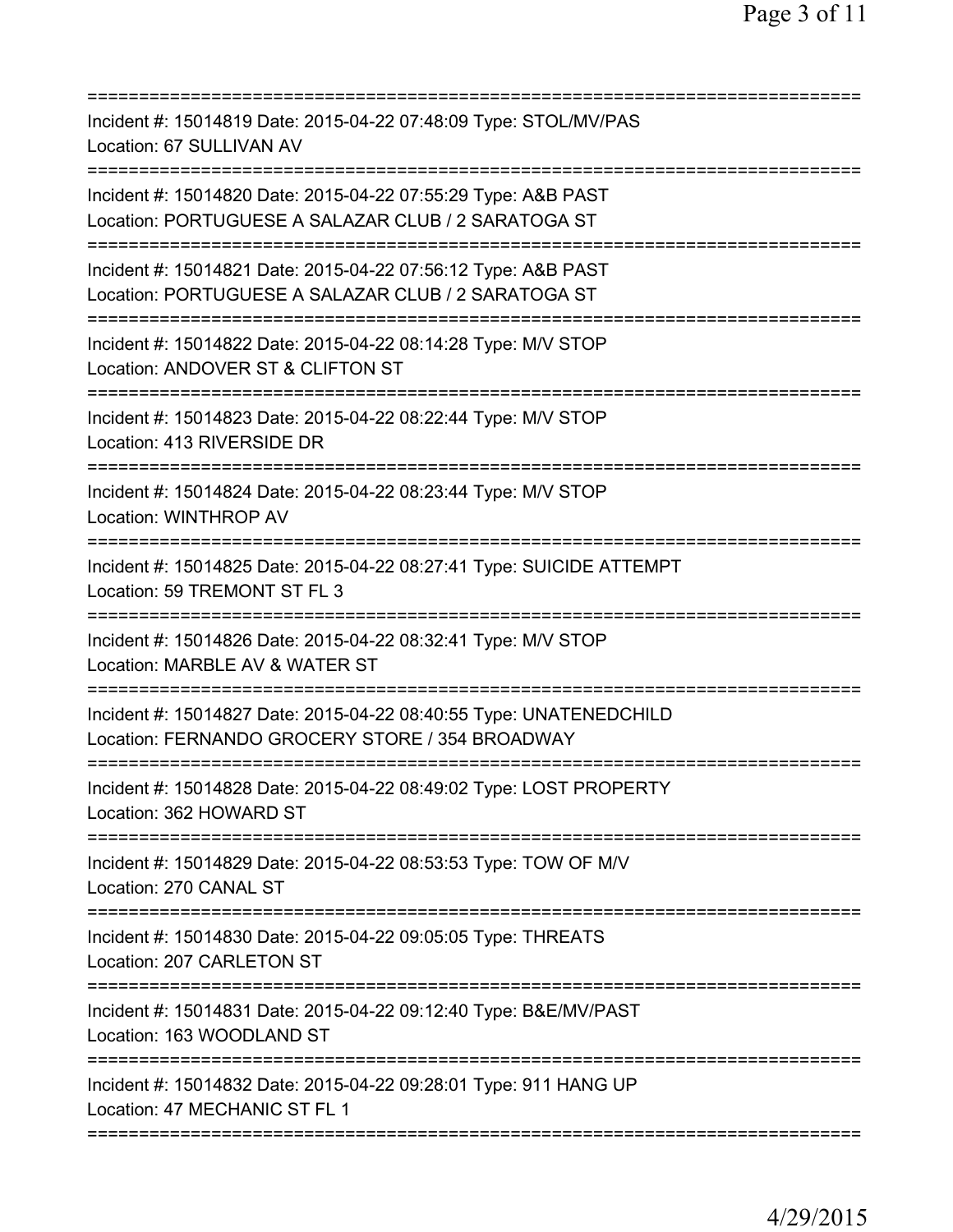| Incident #: 15014833 Date: 2015-04-22 09:29:35 Type: B&E/MV/PAST<br>Location: 366 PARK ST                                            |
|--------------------------------------------------------------------------------------------------------------------------------------|
| Incident #: 15014834 Date: 2015-04-22 10:11:55 Type: 209A/SERVE<br>Location: 60 NEWBURY ST                                           |
| Incident #: 15014835 Date: 2015-04-22 10:17:22 Type: B&E/MV/PAST<br>Location: 10 WEARE ST                                            |
| Incident #: 15014836 Date: 2015-04-22 10:26:37 Type: M/V STOP<br>Location: 277 BROADWAY                                              |
| Incident #: 15014837 Date: 2015-04-22 10:30:21 Type: M/V STOP<br>Location: APPLETON ST & ESSEX ST                                    |
| Incident #: 15014838 Date: 2015-04-22 10:37:23 Type: PARK & WALK<br>Location: BRADFORD ST & BROADWAY                                 |
| Incident #: 15014839 Date: 2015-04-22 10:40:02 Type: 209A/SERVE<br>Location: 22 KENDALL ST<br>==============                         |
| Incident #: 15014840 Date: 2015-04-22 10:56:42 Type: GENERAL SERV<br>Location: CENTRAL BRIDGE / 0 MERRIMACK ST                       |
| Incident #: 15014841 Date: 2015-04-22 10:57:25 Type: 209A/SERVE<br>Location: 106 MARKET ST #C                                        |
| Incident #: 15014842 Date: 2015-04-22 11:13:25 Type: SUS PERS/MV<br>Location: MYRTLE ST & WALNUT ST                                  |
| ===============================<br>Incident #: 15014843 Date: 2015-04-22 11:17:10 Type: M/V STOP<br>Location: APPLETON ST & ESSEX ST |
| ========================<br>Incident #: 15014844 Date: 2015-04-22 11:21:10 Type: 209A/SERVE<br>Location: 71 LYNN ST FL 3RD           |
| Incident #: 15014845 Date: 2015-04-22 11:32:13 Type: M/V STOP<br>Location: 370 S UNION ST                                            |
| Incident #: 15014846 Date: 2015-04-22 11:41:58 Type: IDENTITY THEFT<br>Location: 287 JACKSON ST                                      |
| Incident #: 15014848 Date: 2015-04-22 11:43:51 Type: IDENTITY THEFT                                                                  |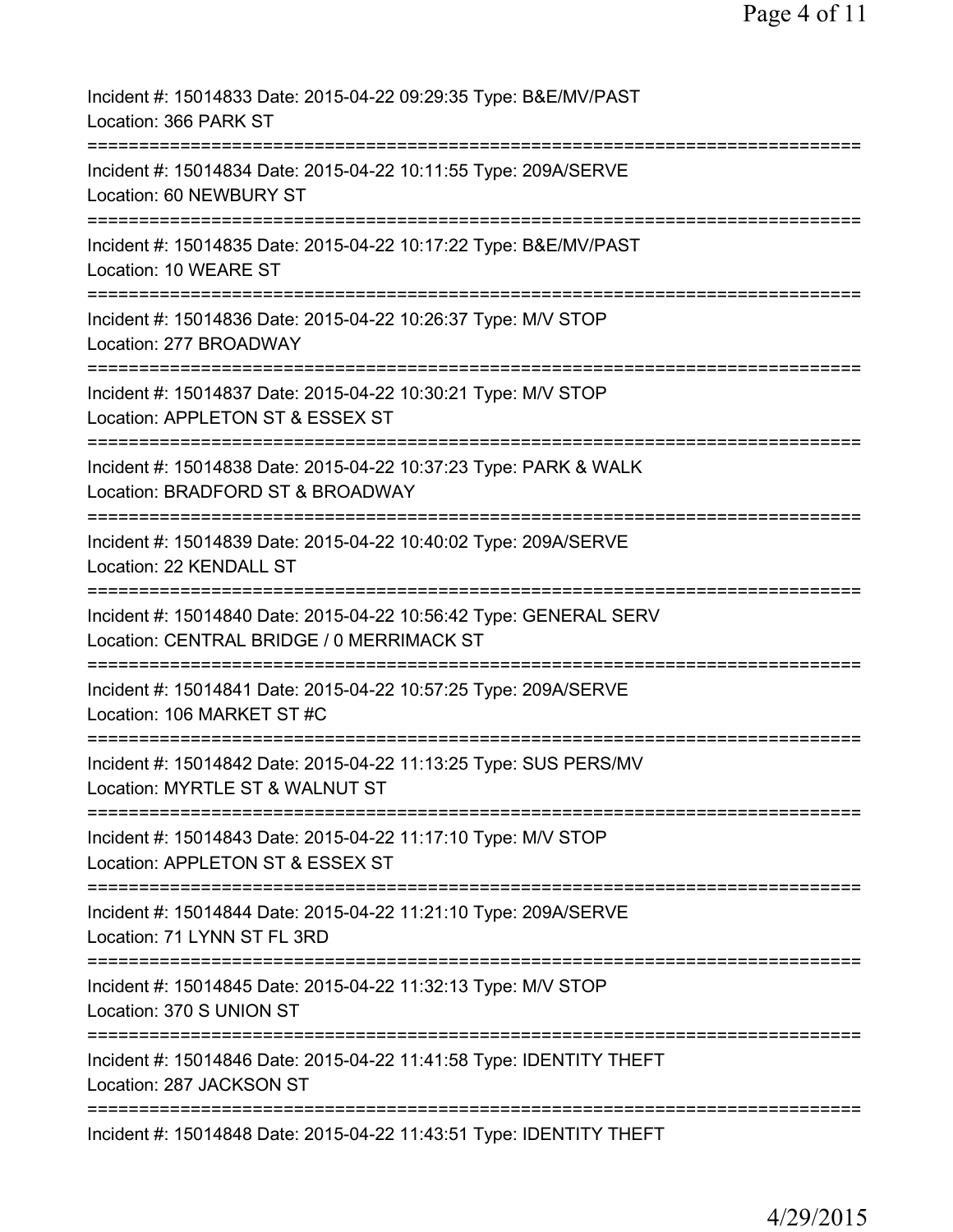Location: 378 PARK ST =========================================================================== Incident #: 15014847 Date: 2015-04-22 11:45:16 Type: GENERAL SERV Location: 37 BROOKFIELD ST =========================================================================== Incident #: 15014849 Date: 2015-04-22 11:45:56 Type: INVESTIGATION Location: 90 LOWELL ST =========================================================================== Incident #: 15014850 Date: 2015-04-22 11:53:22 Type: RECOV/STOL/MV Location: 2 MONTGOMERY ST =========================================================================== Incident #: 15014851 Date: 2015-04-22 12:18:38 Type: M/V STOP Location: E HAVERHILL ST & HIGH ST =========================================================================== Incident #: 15014852 Date: 2015-04-22 12:18:57 Type: GENERAL SERV Location: 1 GENERAL ST =========================================================================== Incident #: 15014853 Date: 2015-04-22 12:21:06 Type: DRUG VIO Location: ALDER ST & EXCHANGE ST =========================================================================== Incident #: 15014854 Date: 2015-04-22 12:23:02 Type: SUS PERS/MV Location: BROADWAY & PARK ST =========================================================================== Incident #: 15014855 Date: 2015-04-22 12:26:37 Type: DISTURBANCE Location: 69 LEXINGTON ST FL 3RD =========================================================================== Incident #: 15014856 Date: 2015-04-22 12:39:10 Type: LOCKOUT Location: 53 BRUCE ST =========================================================================== Incident #: 15014857 Date: 2015-04-22 12:44:47 Type: M/V STOP Location: ESSEX ST & MILL ST =========================================================================== Incident #: 15014858 Date: 2015-04-22 12:51:41 Type: STOL/MV/PAS Location: 14 BROADWAY =========================================================================== Incident #: 15014859 Date: 2015-04-22 13:15:35 Type: LARCENY/PAST Location: 191 NEWBURY ST =========================================================================== Incident #: 15014860 Date: 2015-04-22 13:27:42 Type: AUTO ACC/NO PI Location: 700 ESSEX ST =========================================================================== Incident #: 15014861 Date: 2015-04-22 13:45:18 Type: ALARM/BURG Location: 8 BOXFORD ST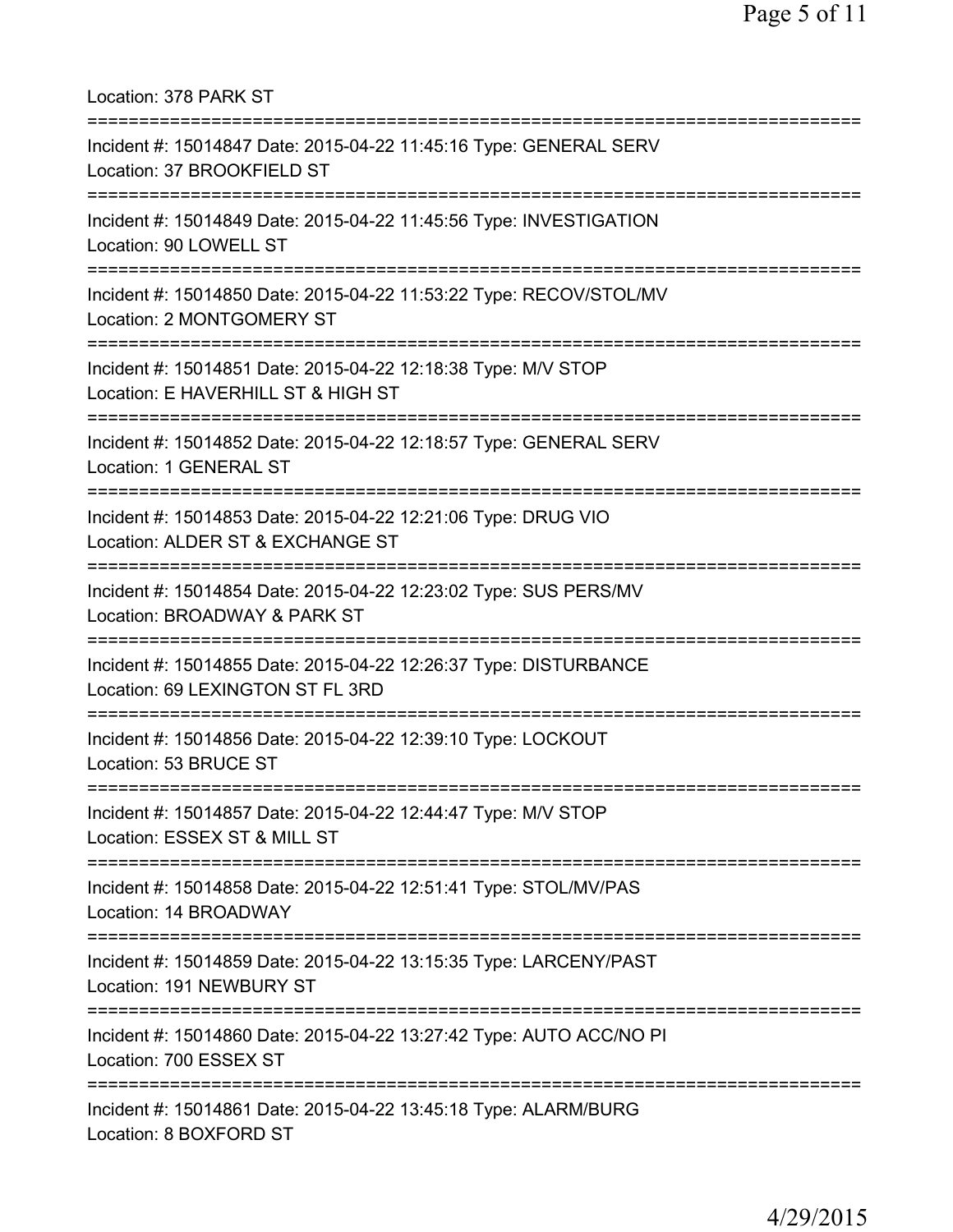| Incident #: 15014862 Date: 2015-04-22 14:03:46 Type: WARRANT SERVE<br>Location: 247 FARNHAM ST FL 2ND                    |
|--------------------------------------------------------------------------------------------------------------------------|
| Incident #: 15014863 Date: 2015-04-22 14:25:53 Type: M/V STOP<br>Location: 169 LAWRENCE ST                               |
| Incident #: 15014864 Date: 2015-04-22 14:33:23 Type: MAL DAMAGE<br>Location: 544 ANDOVER ST                              |
| Incident #: 15014865 Date: 2015-04-22 14:38:39 Type: 209A/SERVE<br>Location: 425 BROADWAY                                |
| Incident #: 15014866 Date: 2015-04-22 14:41:46 Type: DISTURBANCE<br>Location: 2 MUSEUM SQ #206                           |
| ============<br>Incident #: 15014867 Date: 2015-04-22 14:53:57 Type: SHOPLIFTING<br>Location: MARSHALLS / 73 WINTHROP AV |
| Incident #: 15014868 Date: 2015-04-22 15:12:52 Type: SUS PERS/MV<br>Location: 66 BAILEY ST                               |
| Incident #: 15014869 Date: 2015-04-22 15:14:45 Type: 209A/SERVE<br>Location: 427 S BROADWAY #2<br>========               |
| Incident #: 15014870 Date: 2015-04-22 15:30:34 Type: M/V STOP<br>Location: 62 SARATOGA ST                                |
| Incident #: 15014871 Date: 2015-04-22 15:35:53 Type: TOW/REPOSSED<br>Location: 30 NORRIS ST                              |
| Incident #: 15014872 Date: 2015-04-22 15:46:21 Type: ANIMAL COMPL<br>Location: 119 FARNHAM ST                            |
| Incident #: 15014873 Date: 2015-04-22 15:47:50 Type: M/V STOP<br>Location: JACKSON ST & OAK ST                           |
| Incident #: 15014874 Date: 2015-04-22 15:59:44 Type: SUS PERS/MV<br>Location: ALDER ST & WILLOW ST                       |
| Incident #: 15014875 Date: 2015-04-22 16:19:37 Type: AUTO ACC/PI<br>Location: INMAN ST & S BROADWAY                      |
|                                                                                                                          |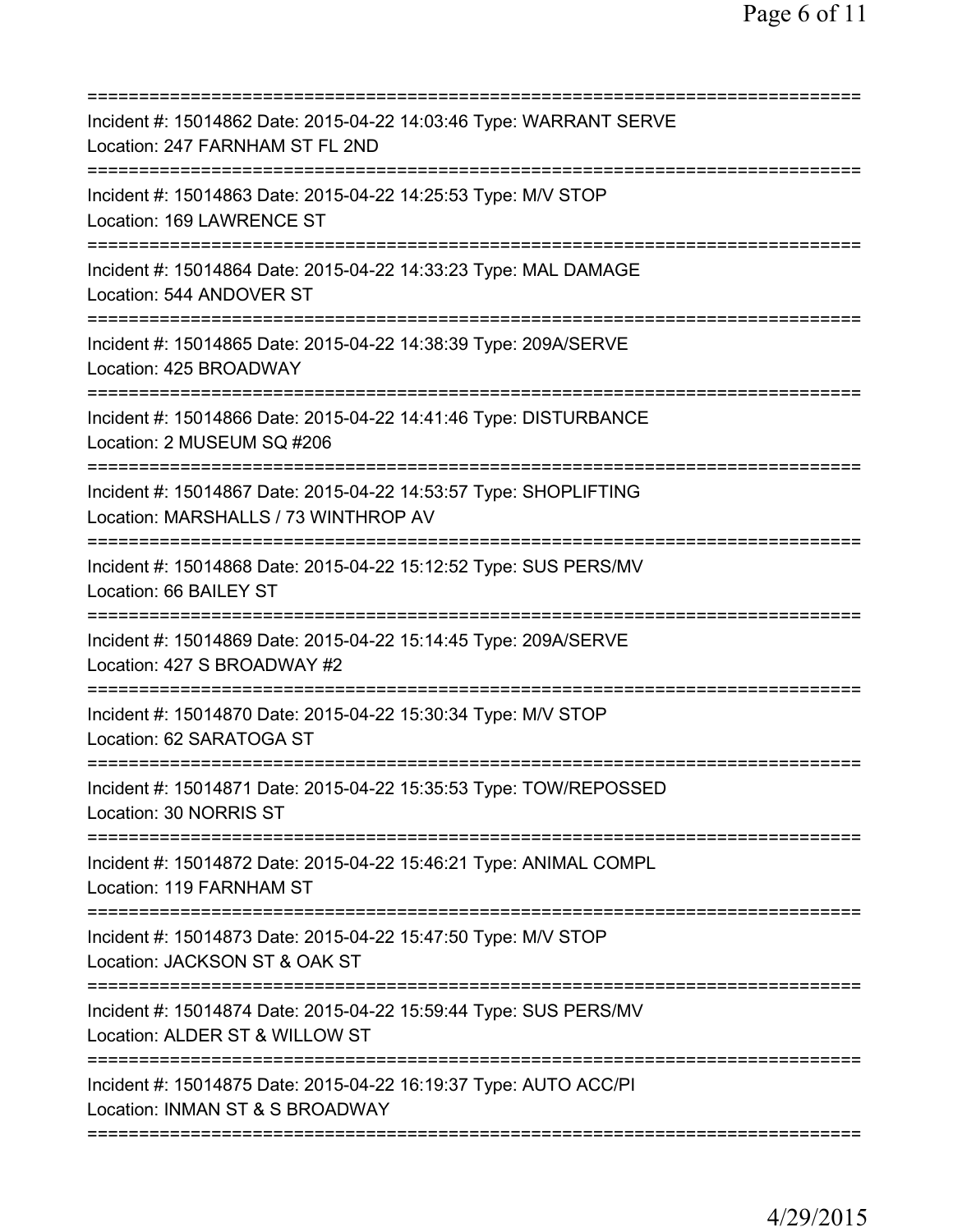| Incident #: 15014876 Date: 2015-04-22 16:25:40 Type: ALARM/BURG<br>Location: 40 TRENTON ST                                            |
|---------------------------------------------------------------------------------------------------------------------------------------|
| Incident #: 15014877 Date: 2015-04-22 16:40:40 Type: AUTO ACC/UNK PI<br>Location: 64 WATER ST                                         |
| Incident #: 15014878 Date: 2015-04-22 17:01:39 Type: DISTURBANCE<br>Location: DAISY ST & HOLLY ST                                     |
| Incident #: 15014879 Date: 2015-04-22 17:06:32 Type: AUTO ACC/PI<br>Location: 8 EVERETT ST                                            |
| Incident #: 15014880 Date: 2015-04-22 17:06:34 Type: NOTIFICATION<br>Location: 24 LORING ST                                           |
| Incident #: 15014881 Date: 2015-04-22 17:07:18 Type: NOTIFICATION<br>Location: 440 S BROADWAY                                         |
| Incident #: 15014882 Date: 2015-04-22 17:22:12 Type: STOL/MV/PAS<br>Location: 14 BROADWAY                                             |
| ===========<br>Incident #: 15014883 Date: 2015-04-22 17:25:00 Type: SUICIDE ATTEMPT<br>Location: 247 FARNHAM ST FL 2                  |
| -----------<br>Incident #: 15014884 Date: 2015-04-22 17:27:50 Type: SELECTIVE ENF<br>Location: BROADWAY & LOWELL ST                   |
| Incident #: 15014885 Date: 2015-04-22 17:39:53 Type: AUTO ACC/PI<br>Location: EXETER ST & WINTHROP AV                                 |
| Incident #: 15014886 Date: 2015-04-22 17:43:08 Type: M/V STOP<br>Location: COMMON ST & JACKSON ST                                     |
| Incident #: 15014887 Date: 2015-04-22 17:43:41 Type: INVESTIGATION<br>Location: ERVING AV & JACKSON ST<br>=========================== |
| Incident #: 15014888 Date: 2015-04-22 17:48:16 Type: NOISE ORD<br>Location: 46 KINGSTON ST                                            |
| Incident #: 15014889 Date: 2015-04-22 18:03:09 Type: ALARM/BURG<br>Location: LAWRENCE BOYS + GIRLS CLUB / 136 WATER ST                |
| Incident #: 15014890 Date: 2015-04-22 18:35:09 Type: M/V STOP                                                                         |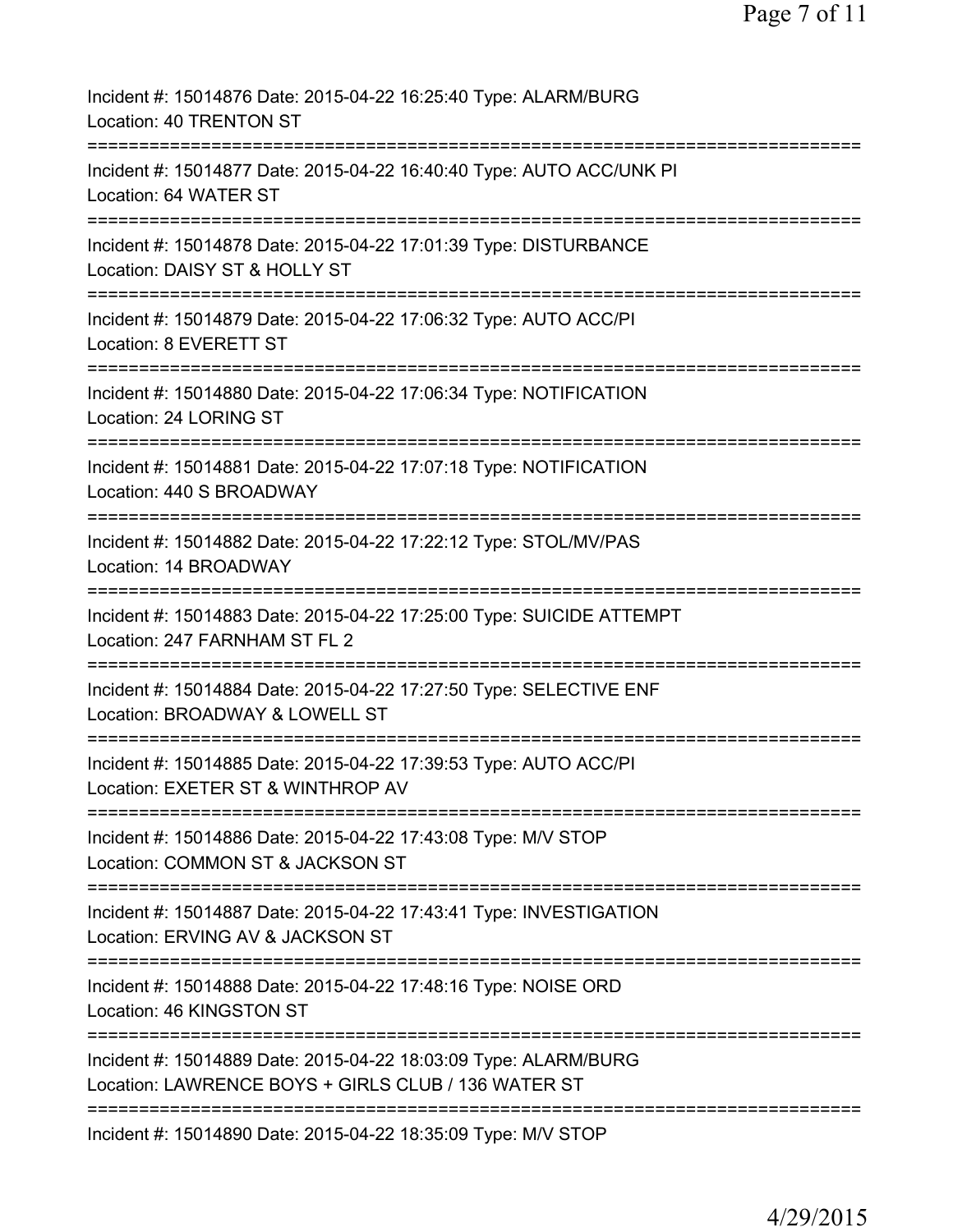Location: ALMA ST & MYRTLE ST =========================================================================== Incident #: 15014891 Date: 2015-04-22 18:57:52 Type: ALARM/BURG Location: GUILMETTE SCHOOL / 80 BODWELL ST =========================================================================== Incident #: 15014892 Date: 2015-04-22 19:02:49 Type: RECOV/STOL/MV Location: 78 BENNINGTON ST =========================================================================== Incident #: 15014893 Date: 2015-04-22 19:04:09 Type: DISTURBANCE Location: 493 LOWELL ST =========================================================================== Incident #: 15014894 Date: 2015-04-22 19:07:03 Type: C-POP MEETING Location: CITY HALL / 200 COMMON ST =========================================================================== Incident #: 15014895 Date: 2015-04-22 19:31:28 Type: 911 HANG UP Location: 1 ALMA ST =========================================================================== Incident #: 15014896 Date: 2015-04-22 19:37:14 Type: INVESTIGATION Location: 19 N BOYLSTON ST =========================================================================== Incident #: 15014897 Date: 2015-04-22 19:43:35 Type: SUS PERS/MV Location: 95 HANCOCK ST =========================================================================== Incident #: 15014898 Date: 2015-04-22 20:06:58 Type: M/V STOP Location: COMMON ST & HAMPSHIRE ST =========================================================================== Incident #: 15014899 Date: 2015-04-22 20:07:46 Type: M/V STOP Location: 75 MANCHESTER ST =========================================================================== Incident #: 15014900 Date: 2015-04-22 20:13:08 Type: M/V STOP Location: WENDELL ST & WEST ST =========================================================================== Incident #: 15014902 Date: 2015-04-22 20:16:45 Type: KEEP PEACE Location: 304 LOWELL ST =========================================================================== Incident #: 15014901 Date: 2015-04-22 20:16:48 Type: DISTURBANCE Location: 120 BROOKFIELD ST =========================================================================== Incident #: 15014903 Date: 2015-04-22 20:25:20 Type: M/V STOP Location: ANDOVER ST & S BROADWAY =========================================================================== Incident #: 15014904 Date: 2015-04-22 20:26:06 Type: RECOV/STOL/MV Location: 51 BOXFORD ST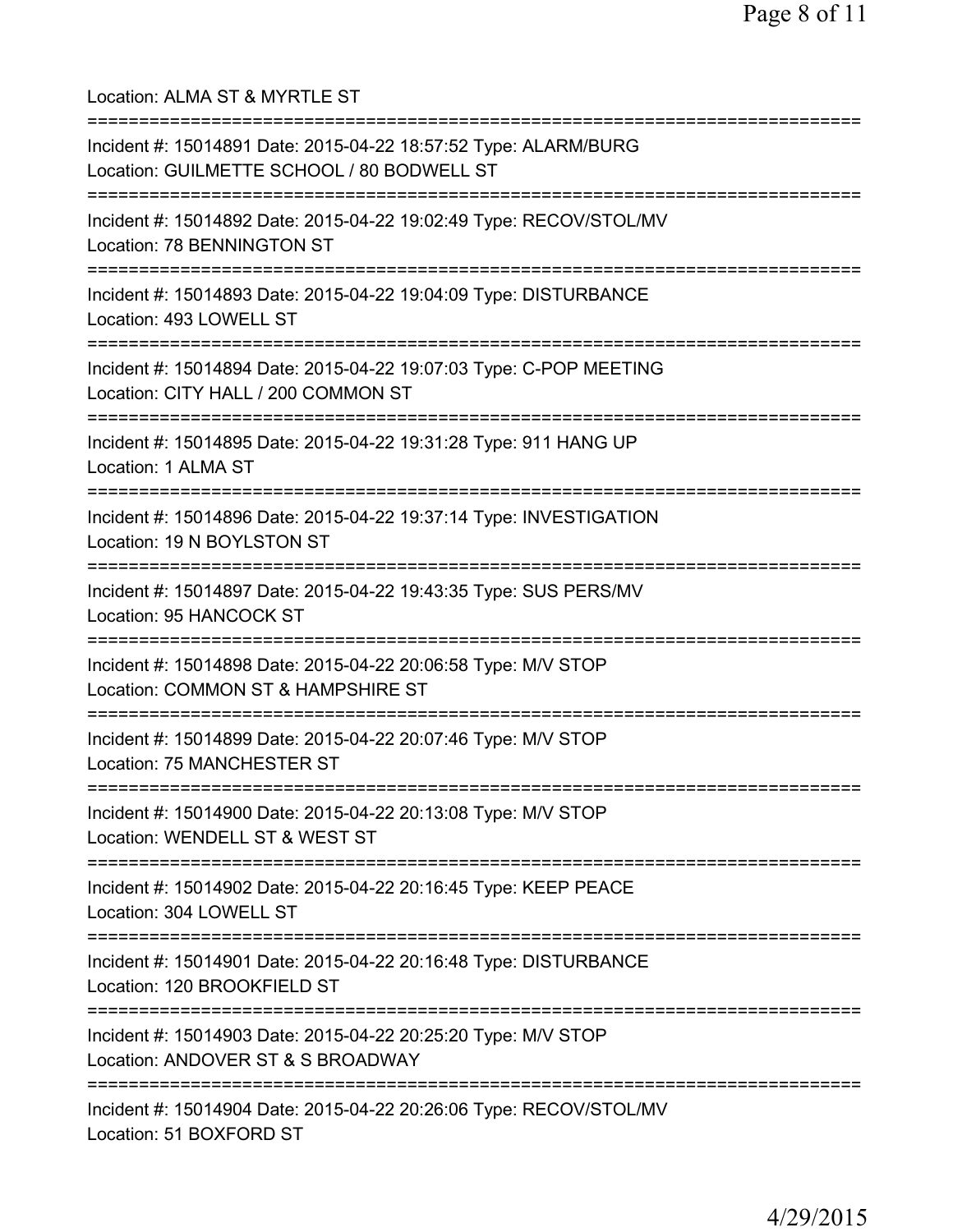| Incident #: 15014905 Date: 2015-04-22 20:30:27 Type: M/V STOP<br>Location: BROADWAY & LOWELL ST                              |
|------------------------------------------------------------------------------------------------------------------------------|
| Incident #: 15014906 Date: 2015-04-22 20:32:46 Type: M/V STOP<br>Location: BROADWAY & LOWELL ST                              |
| Incident #: 15014907 Date: 2015-04-22 20:35:23 Type: M/V STOP<br>Location: BROADWAY & LOWELL ST<br>==================        |
| Incident #: 15014909 Date: 2015-04-22 20:36:20 Type: M/V STOP<br>Location: BOXFORD ST & GARFIELD ST                          |
| Incident #: 15014908 Date: 2015-04-22 20:36:50 Type: M/V STOP<br>Location: BROADWAY & LOWELL ST                              |
| Incident #: 15014910 Date: 2015-04-22 20:38:02 Type: M/V STOP<br>Location: BROADWAY & LOWELL ST<br>========================= |
| Incident #: 15014911 Date: 2015-04-22 20:39:18 Type: M/V STOP<br>Location: BROADWAY & LOWELL ST<br>:======================== |
| Incident #: 15014912 Date: 2015-04-22 20:41:25 Type: ALARM/BURG<br>Location: AMES ST & PROVIDENCE ST                         |
| Incident #: 15014913 Date: 2015-04-22 20:43:07 Type: ALARM/BURG<br>Location: 75 CYPRESS AV                                   |
| Incident #: 15014914 Date: 2015-04-22 20:45:22 Type: SUS PERS/MV<br>Location: TARBOX SCHOOL / 59 ALDER ST                    |
| Incident #: 15014915 Date: 2015-04-22 20:48:02 Type: M/V STOP<br>Location: DRACUT ST & S BROADWAY                            |
| Incident #: 15014916 Date: 2015-04-22 20:52:40 Type: FIGHT<br>Location: 59 CHESTER ST                                        |
| Incident #: 15014917 Date: 2015-04-22 20:57:07 Type: DOMESTIC/PROG<br>Location: 6 WELLS ST                                   |
| Incident #: 15014918 Date: 2015-04-22 21:17:17 Type: M/V STOP<br>Location: FITZ ST & LAWRENCE ST                             |
|                                                                                                                              |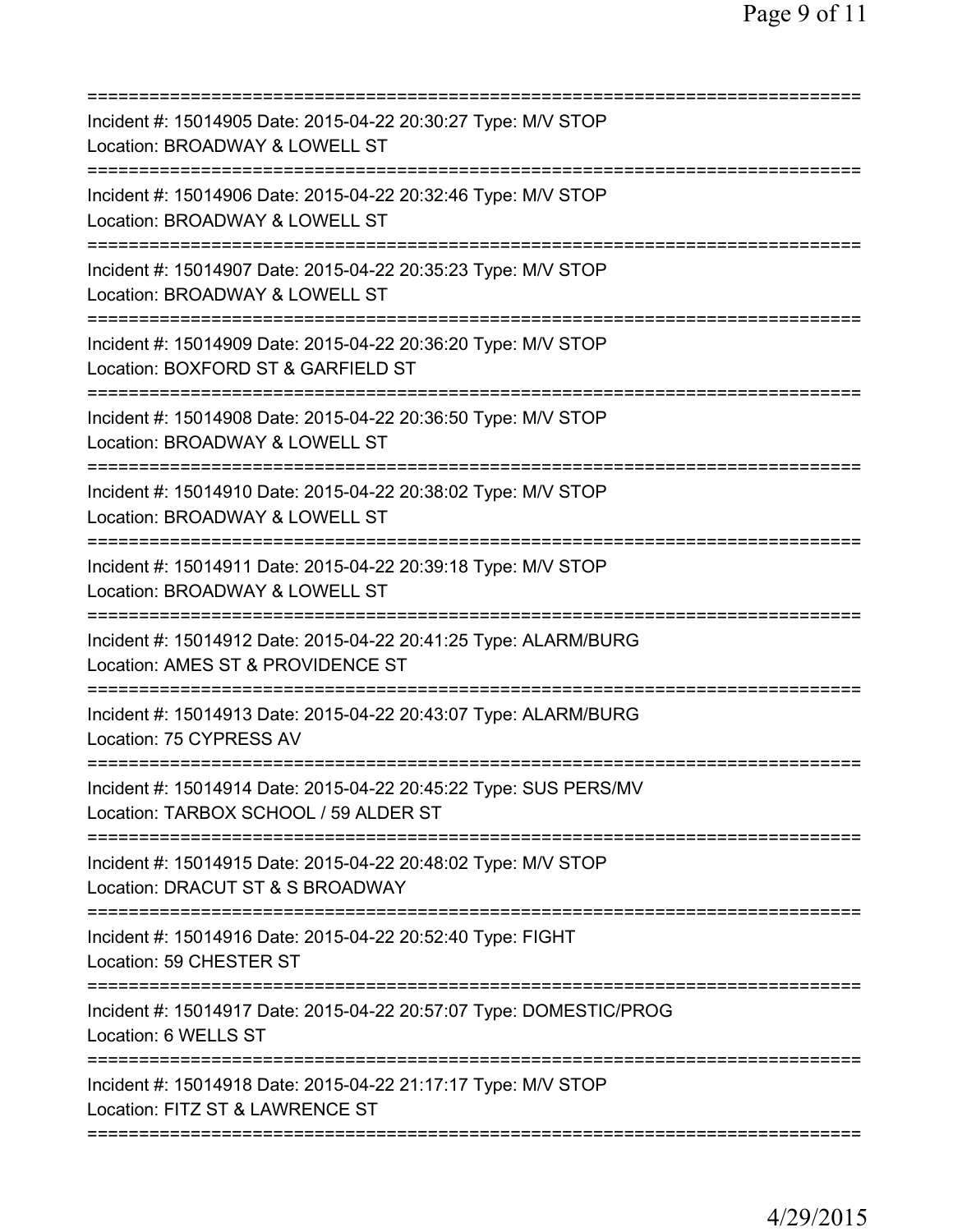| Incident #: 15014919 Date: 2015-04-22 21:24:35 Type: M/V STOP<br>Location: LAWRENCE ST & PARK ST                                       |
|----------------------------------------------------------------------------------------------------------------------------------------|
| ============================<br>Incident #: 15014920 Date: 2015-04-22 21:26:44 Type: M/V STOP<br>Location: OREGON AV & SCHOOL ST       |
| Incident #: 15014921 Date: 2015-04-22 21:27:27 Type: NOISE ORD<br>Location: E PLATT ST & MIDLAND ST                                    |
| Incident #: 15014922 Date: 2015-04-22 21:29:58 Type: M/V STOP<br>Location: 54 BROADWAY                                                 |
| Incident #: 15014923 Date: 2015-04-22 21:37:18 Type: M/V STOP<br>Location: FRONT ST & S BROADWAY                                       |
| Incident #: 15014924 Date: 2015-04-22 21:45:49 Type: SHOTS FIRED<br>Location: 22 E LAUREL ST                                           |
| Incident #: 15014925 Date: 2015-04-22 21:49:50 Type: M/V STOP<br>Location: HAVERHILL ST & LAWRENCE ST                                  |
| Incident #: 15014926 Date: 2015-04-22 22:14:54 Type: M/V STOP<br>Location: FOSTER ST & MARKET ST                                       |
| Incident #: 15014927 Date: 2015-04-22 22:16:51 Type: COURT DOC SERVE<br>Location: 46 W LAUREL ST                                       |
| Incident #: 15014928 Date: 2015-04-22 22:27:18 Type: M/V STOP<br>Location: CHICKERING ST & PATTON ST                                   |
| Incident #: 15014929 Date: 2015-04-22 22:37:32 Type: UNWANTEDGUEST<br>Location: 143 MYRTLE ST FL 3                                     |
| :====================================<br>Incident #: 15014930 Date: 2015-04-22 22:43:03 Type: ROBBERY ARMED<br>Location: 1110 ESSEX ST |
| Incident #: 15014931 Date: 2015-04-22 22:59:22 Type: ALARM/BURG<br>Location: ESPERANZA ACADEMY / 198 GARDEN ST                         |
| Incident #: 15014932 Date: 2015-04-22 23:05:40 Type: CK WELL BEING<br>Location: 123 LOWELL ST #3                                       |
| Incident #: 15014933 Date: 2015-04-22 23:19:05 Type: M/V STOP                                                                          |